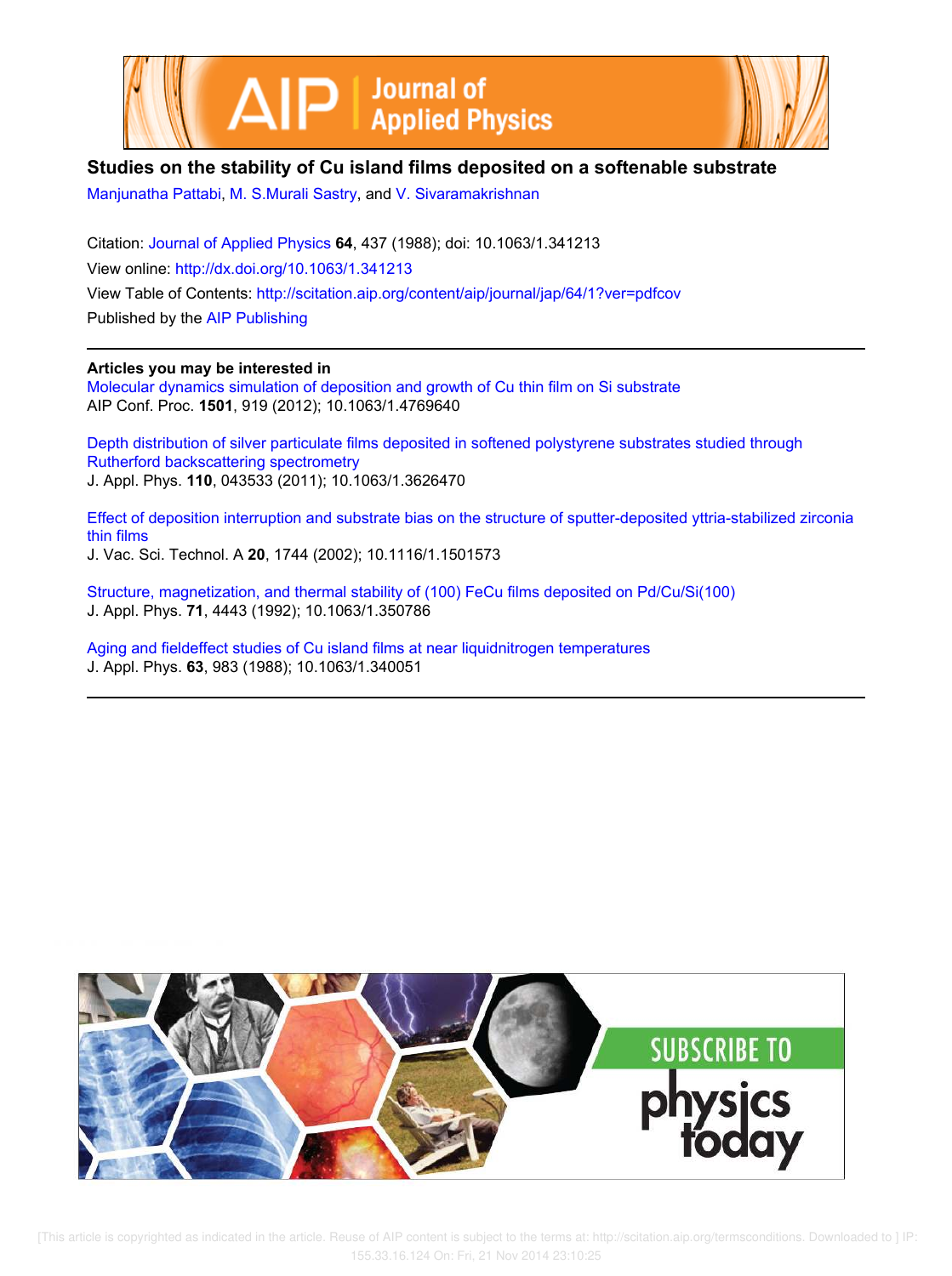- 7W. J. P. van Enckevort and M. Seal, Diamond Conference, Reading, 1985 ( unpublished).
- sA. T. Collins, J. Phys. C. 13. 2641 (1980).
- <sup>9</sup>W. J. P. van Enckevort and M. Seal, Philos. Mag. A (to be published).
- lOy. Kamiya and A. R. Lang. J. Appl. Phys. 36, 579 (1965),
- <sup>11</sup>See, for example, T. Evans, Contemp. Phys. 17, 45 (1976).
- <sup>12</sup>H. C. van der Hulst, *Light Scattering by Small Particles* (Wiley, New York, 1957), Chaps. 1-10.
- <sup>13</sup>E. Hecht and A. Zajac, *Optics* (Addison-Wesley, Reading, MA, 1979), pp. 489-490.
- 14J. Walker, Rep. Prog. Phys.42, 1605 (1979).
- 15C. D. Clark. and C. A. Norris, J. Phys. C 4,2223 (1971).
- <sup>16</sup>G. Davies and M. F. Hamer, Proc. R. Soc. London Ser. A 348, 285  $(1976).$
- I7G. S. Woods and A. R. Lang, J. Cryst. Growth 28, 213 (1975),
- <sup>18</sup>A. T. Collins, Ind. Diam. Rev. 1974 (4) 131.
- <sup>19</sup>H. B. Dyer, F. A. Raal, L. du Prez, and J. H. N. Loubster, Philos. Mag. 11 763 (1965).
- 20G. Davies. J. Phys. C. 5, 2534 (1972).
- >lC. Kittel. *Introduction to Solid State Physics,* 5th ed. (Wiley, New York, 1976), p. 538.
- 22G. Davies, Nature 269,498 (1977).
- <sup>23</sup>C. D. Clark, E. W. J. Mitchell, and B. J. Parsons, in *Properties of Diamond*, edited by J. E. Field (Academic. New York, 1979), p. 23.
- 24W. J. P. van Enckevort (unpublished).

### **Studies on the stability of Cu island films deposited on a softenable substrate**

Manjunatha Pattabi, M. S. Muraii Sastry, and V. Sivaramakrishnan *Thin Film Laboratory, Department of Physics, Indian Institute of Technology, Madras 600036, India* 

(Received 2 November 1987; accepted for publication 26 January 1988)

In this communication, we report the results of the investigations carried out on the stability of discontinuous Cu films deposited on polymethylmethacrylate coated substrate heated to a temperature above the glass transition temperature of the polymer. It was reported that evaporated materials on such substrates form a subsurface particulate structure. It was found that in Cu films post-deposition instability persisted on a softenable substrate similar to the behavior of Cu on glass. On exposure to atmosphere, the resistance increased due to the interaction of atmospheric gases and water vapor. A film deposited at room temperature and and heated also behaved in a similar fashion when exposed to atmosphere.

The instabilities in physical properties of discontinuous metal films is attributed to various causes.<sup> $1-3$ </sup> It is generally accepted that mobility of islands followed by coalescence is responsible for the post-deposition instability in such films, which is further strengthened by electron microscopic studies.<sup>3</sup> There had been attempts to reduce this instability by damaging the substrate surface with radiation<sup>4</sup> and by depositing insulating overlayers, $4-6$  but with these techniques long-term stability could not be achieved. Recently, formation of a subsurface particulate film were reported, when some elements were vacuum deposited onto soft substrates.<sup> $7-10$ </sup> These structures are similar to discontinuous films, with a difference that they are formed below the substrate surface. It was expected that if such a structure could be attained with metal particles dispersed as a monolayer beneath the substrate surface, it would result in a stable cermet-like structure. Electrical properties of such systems are yet unexplored. If a stable high-resistance film is attained with such a structure it can be used for device applications such as high value resistors and high sensitivity strain gauges. In this communication, we report the results of the study carried out on the copper island films deposited on polymethylmethacrylate (PMMA) coated substrates held at a temperature above the softening temperature ofPMMA and also a film coated at room temperature and subsequently heated to the softening temperature of the polymer.

Discontinuous films of copper with initial resistances

(resistance immediately after the stoppage of deposition)  $R_0 = 9.0, 2.0,$  and 0.2 M $\Omega / \square$  were deposited onto glass substrates coated with PMMA held at 423 K in a vacuum of  $1 \times 10^{-5}$  Torr. Thick copper contacts were coated on glass substrates with 2.5 cm  $\times$  2.5 cm gap at the center. PMMA is solution coated between the copper contacts. Thin copper leads were soldered to the contacts for resistance measurements. The substrate-to-source distance was 20 em. Resistance measurements were done with a Keithley electrometer. A copper-constantan thermocouple clamped to the substrate surface holding the film was used to measure the temperature. A shutter arrangement was employed to stop the deposition at the required resistance. The polymer, PMMA, was found to soften at about 378 K ( $T<sub>g</sub>$ ) which is in agreement with the reported value.<sup>11</sup> The substrates were kept at 423 K, well above  $T_g$ , during deposition for the three films of  $R_0 = 9.0$ , 2.0, and 0.2 M $\Omega / \square$  and annealed at that temperature for one hour. The deposition rate was 0.4-0.6 nm/s. The films were then cooled to room temperature before exposing to atmosphere. Furthermore, one film of  $R_0 = 0.29 \text{ M}\Omega/\square$  was deposited at room temperature and heated to 423 K after aging for 1 h. The film was then cooled and exposed to atmosphere.

Figure 1 shows the variation of normalized resistance with time for the films deposited at 423 K. In the inset, variation of normalized resistance with time for a film of  $R_0 = 0.29 \text{ M}\Omega/\square$  at room temperature is shown. It can be

<sup>6</sup>W. J. P. van Enckevort and M. Seal, Phiios. Mag. A 55, 631 (l987).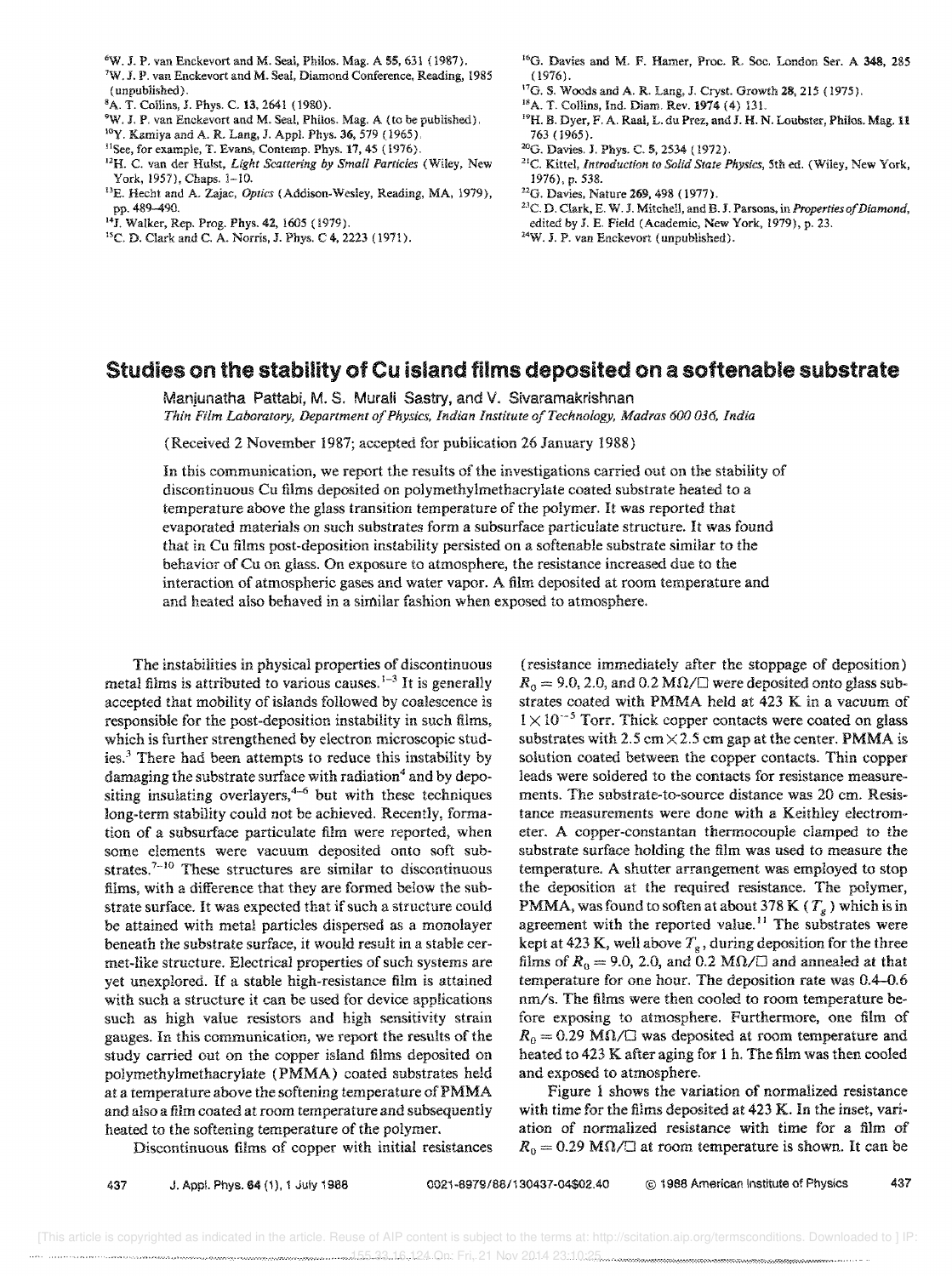

FIG. 1. Variation of normalized resistance with time for films at 423 K and a film at room temperature.

seen that for the film at room temperature the resistance variation is much less compared to the film of almost the same resistance at 423 K. Figure 2 shows the variation of normalized resistance with the logarithm of pressure for the films deposited at 423 K and cooled to room temperature during exposure to atmosphere. It is clear from the figure that for all the films there is a sharp increase in resistance at near atmospheric pressure. In Fig. 3, the variation of the logarithm of resistance with  $1/T$  is shown for a film of  $R_0 = 0.29$  M $\Omega$ / $\Box$  at room temperature during heating and cooling cycles. From the figure, two regions of resistance decrease and increase can be seen. The resistance increase starts around 360 K. During cooling an initial increase followed by almost steady behavior is seen. This film, when exposed to atmosphere behaved similar to the ones shown in Fig. 2.

When inorganic materials are deposited onto organic polymer substrates heated to a temperature above the glass transition temperature  $T_g$ , subsurface particulate monolayers are thermodynamically preferred.<sup>7</sup> Based on the surface free energies of the system favorable condition for such a structure to be formed is given by $8$ 

#### $\gamma_1 > \gamma_2 + \gamma_{12}$

where  $\gamma_1$  and  $\gamma_2$  are surface tensions of the particle and substrate, respectively.  $\gamma_{12}$  is the interfacial tension between the substrate and particle. The same inequality also holds good for the complete immersion of the particles whether they are growing during vacuum deposition or preformed particles on a substrate subsequently softened. It is further reported that the inequality generally holds well for an organic polymer and inorganic evaporant.<sup>9</sup> If such a structure is formed, the islands being immersed in the polymer a few tens of nanometers below the surface, it is expected that the polymer covering would prevent any interaction of the metal partides with the atmospheric gases when exposed to atmo-



FIG. 2. Variation of normalized resistance with In (pressure) during exposure to atmosphere.

 [This article is copyrighted as indicated in the article. Reuse of AIP content is subject to the terms at: http://scitation.aip.org/termsconditions. Downloaded to ] IP: 155.33.16.124 On: Fri, 21 Nov 2014 23:10:25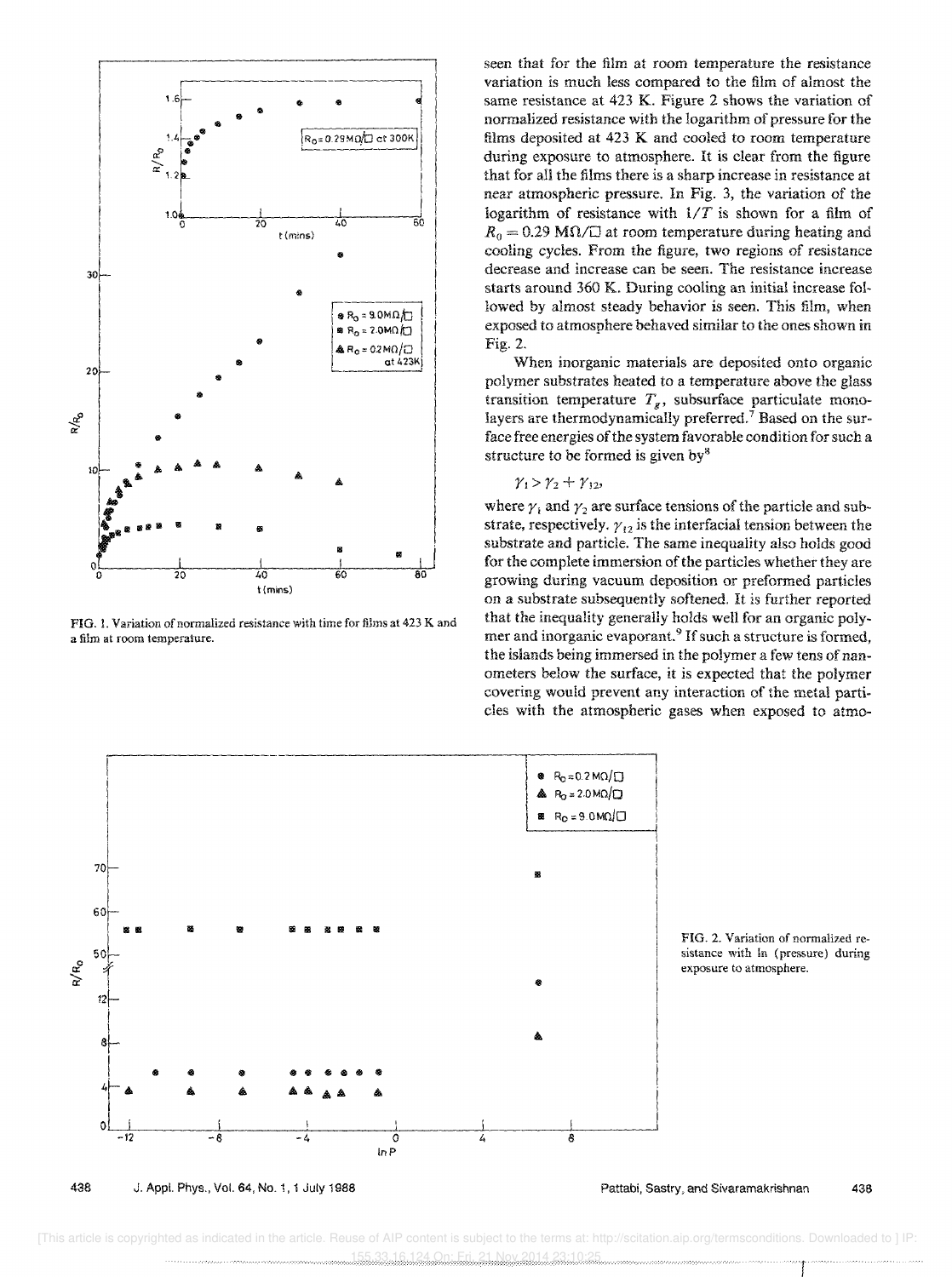sphere, but from Fig. 2 it can be seen that this is not the case. A similar behavior was observed by us earlier with overlayer coatings.<sup>6</sup> The film which was deposited at room temperature and heated beyond the softening temperature of the polymer also showed similar behavior indicating that the copper islands did not sink into the softened substrate and that such a subsurface structure has not been formed.

A limiting condition for the formation of subsurface structure is the deposition rate and growth mode. The transition from island (Volmer-Weber) to Stranski-Krastanov (layer-by-Iayer) mode will prevent the particle sinking. Also, if the deposition rate is higher than the sinking rate subsurface particulates will not be formed.<sup> $7$ </sup> In our case, the deposition rate was only  $0.4-0.6$  nm/s and hence, its effect can be ruled out. From Fig. 1, we can see that the resistance increases with time and for two films of  $R_0 = 2.0$  and 0.2  $M\Omega/\square$  the increase is followed by a small fall in resistance after long times. As the thickness of the film increases, the island size distribution shifts towards the higher average island size and the surface coverage increases resulting in a reduction of the average interisland spacing. The average interisland spacing determines the film resistance. 12 Hence, thicker films will have lower  $R_0$  than the thinner films. Mobility of an island is a thermally activated process and also, smaller islands are more mobile as compared to larger islands. Mobility of islands followed by coalescence leads to an increase in the interisland spacing<sup>3</sup> and hence, the film resistance. It is observed (Fig. 1) that the rate of resistance increase is larger for higher  $R_0$  films than the lower  $R_0$  films. Also, at higher temperatures the rate of resistance increase is larger than at room temperature for almost the same initial resistance films, consistent with the thermally activated mobility coalescence model. The fall in resistance after a long time in two of the cases can be explained as follows. At a particular temperature the island distribution changes with time due to mobility coalescence and attains an equilibrium distribution. The time taken to reach the equilibrium is larger for higher  $R_0$  films (smaller islands) than the lower  $R_0$ films (larger islands). Once the distribution of islands attain equilibrium the islands may flatten out on a soft substrate resulting in the reduction of average interisland spacing hence, the film resistance. In the case of film of  $R_0$  $= 9$  M $\Omega$ / $\Box$  the equilibrium is not reached even after 60 min and, hence, the reduction in resistance was not observed in that period. From the above-mentioned results it is clear that the film consists of islands and we can say that the S K growth mode is not operative in this case. The other kinetic factor limiting the formation of subsurface particulate structure is the substrate temperature.<sup>9</sup> For the polymer used, PMMA, the substrate temperature cannot be raised beyond 430 K because the polymer degradation starts at temperatures beyond 430 K.

The resistance temperature characteristics (Fig. 3) may be explained as follows. The initial negative TCR region is characteristic of discontinuous films. The resistance increase beyond 360 K is due to the activated movement of islands, followed by coalescence.<sup>13</sup> It should be noted that the resistance increase starts around 360 K, which is below the softening temperature of the polymer  $(378 \text{ K})$ . Hence, the resis-



FIG. 3. In *R* vs 1/T plot for a film of  $R_0 = 0.29$  M $\Omega$ / $\Box$  at room temperature during heating and cooling cycles.

tance increase is not due to any change in the substrate property, at least in the beginning. It was expected that in this case, free from the kinetic limitations of vacuum deposition, subsurface structure would be readily formed, but even in this case such a structure does not seem to have formed.

To conclude, for Cu-island films deposited on softened substrate, as well as preformed islands on the substrate subsequently softened, a subsurface particulate structure is not formed which would be protected against atmospheric gases and water vapor when exposed to atmosphere by the surrounding polymer. For such a structure to be formed, a higher substrate temperature can be tried. Some other polymer which can withstand high temperature should be used.

The authors thank R. Mani for providing the polymer and P. J. Sebastian for his assistance. One of the authors (M.S.) would like to thank the Council of Scientific and Industrial Research (CSIR), Government of India, for a research fellowship.

439 J. Appl. Phys., Vol. 64, No.1, 1 July 1988

<sup>&#</sup>x27;F. P. Fehlner, J. Appl. Phys. 38,2223 (1967).

<sup>2</sup>M. Nishiura and A. Kinbara, Thin Solid Films 24, 79 (1974).

<sup>3</sup>J. G. Skofronick and W. B. Phillips, J. App!. Phys. 38, 4791 (1967).

<sup>&#</sup>x27;R. M. Del Vecchio and Z. H. Meiksin, Thin Solid Films 61,65 (1979).

<sup>&</sup>lt;sup>5</sup>B. Hok, R. Nyholm, O. Groth, and P. A. Tove, Thin Solid Films 17, 113  $(1973)$ .

<sup>&</sup>quot;V. Damodara Das, M. S. Murali Sastry, and M. Pattabi, J. Mater. Sci. 22, 264 (1987).